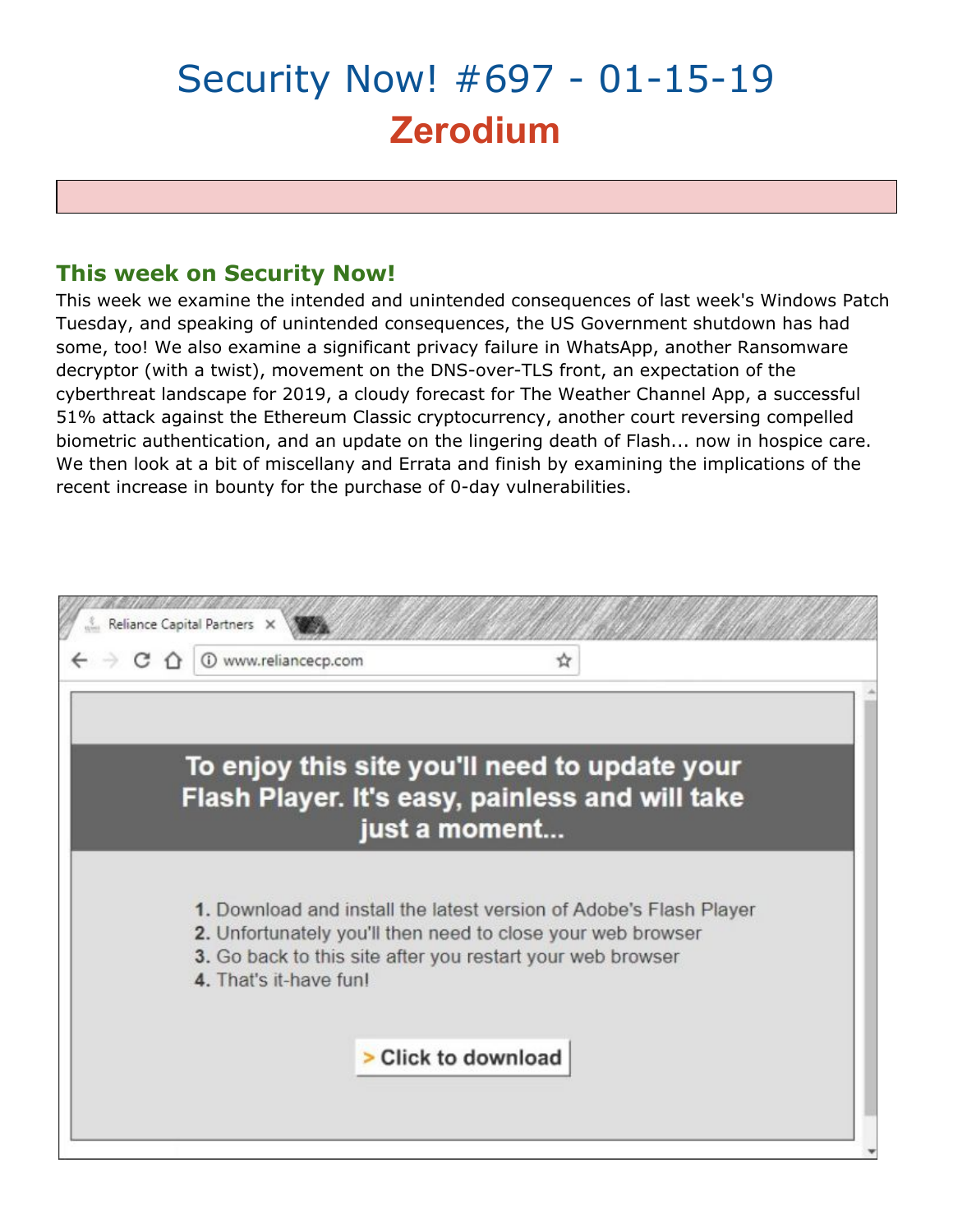# **Security News**

### **Microsoft Patch Tuesday Redux**

Last week's Patch Tuesday fixed 51 vulnerabilities, seven of them rated Critical. It also broke Windows file sharing for Windows 7 and Server 2008 R2... but we'll get to that in a second. First, the good news:

There was a surprising DHCP vulnerability discovered internally by Microsoft's own enterprise security group that could allow an attacker to send a specially crafted DHCP response to a client in order to perform arbitrary code execution on the client. They wrote: "A memory corruption vulnerability exists in the Windows DHCP client when an attacker sends specially crafted DHCP responses to a client. An attacker who successfully exploited the vulnerability could run arbitrary code on the client machine. To exploit the vulnerability, an attacker could send a specially crafted DHCP responses to a client." Whoops. DHCP is promiscuous enough that this could have been a big problem.

Last week's updates also closed a pair of Hyper-V vulnerabilities that could have allowed powerful escapes from virtualization. Microsoft wrote: "To exploit the vulnerability, an attacker could run a specially crafted application on a guest operating system that could cause the Hyper-V host operating system to execute arbitrary code."

Three of the other critical flaws patched were in the ChakraCore scripting engine that fails to properly handle objects in memory in Edge, and the last glitch was a publicly disclosed but not observed in wild vulnerability in the Jet database engine that could have allowed by remote code execution.

However, as has become all too commonplace lately, included in last Tuesday's release were two updates that caused problems connecting to network shares on Windows 7 and its server version, Windows Server 2008 R2. Three days later, last Friday the 11th, Microsoft released a a stand-alone update to resolve the problem introduced by Tuesday's patches:

The two updates that caused this problem are KB4480960 and KB4480970. After they were applied, local users who were part of the local "Administrators" group were unable to connect to remote shares on Windows Server 2008 R2 or Windows 7 Machines.

The subsequent release of stand-alone update KB4487345 reverses this problem. So... anyone who has been unable to connect to remote shares since January's patch Tuesday updates were installed should download and install KB4487345:

<https://www.catalog.update.microsoft.com/Search.aspx?q=KB4487345>

It's a small  $\sim$ 20 megabyte update that'll fix you right up!

(There was an interim workaround registry tweak that some users applied to fix the problem. If that was done be sure to remove the registry "LocalAccountTokenFilterPolicy" REG\_DWORD that was created after the proper fix has been applied.)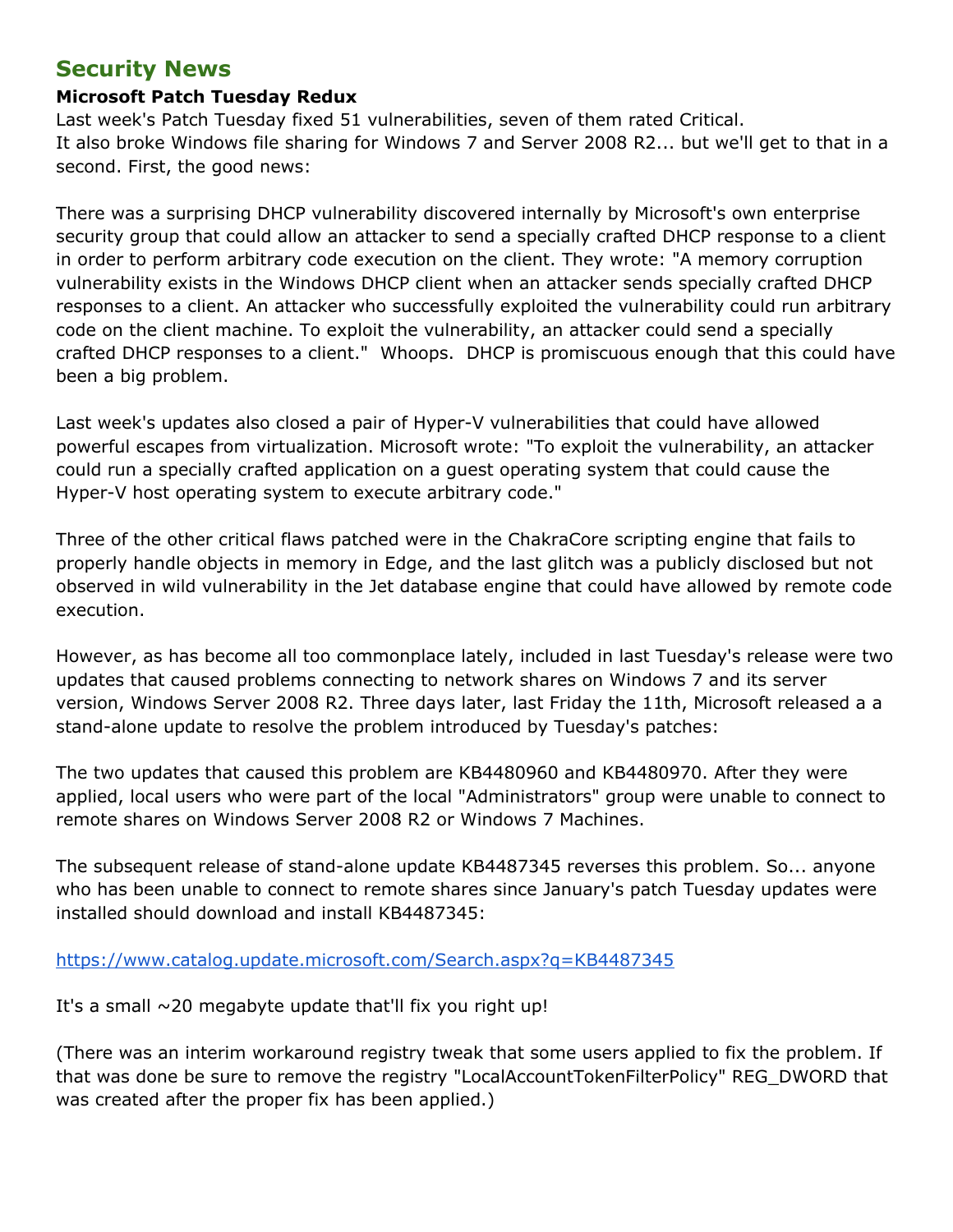Also last week, Windows 7 machines being activated through Microsoft's Key Management Service (KMS) began receiving "Windows is not genuine" notifications indicating that the Windows license was not valid. Due to its coincidence with patch Tuesday, the initial suspicion was that in addition to file sharing, KMS activation had also been broken by Tuesday's updates. But it later turned out that this this problem resulted from a mistaken change to Microsoft's activation servers. Microsoft explained THAT one by writing:

"A recent update to the Microsoft Activation and Validation unintentionally caused a "not genuine" error on volume-licensed Windows 7 clients that had KB 971033 installed. The change was introduced at 10:00:00 UTC on January 8, 2019, and was reverted at 4:30:00 UTC on January 9, 2019."

### **Government shutdown: TLS certificates not renewed, many websites are down**

As our US listeners know, at the time of this podcast the U.S. government is partially shutdown due to a political funding dispute over the proper nature of the enforcement of security at the Southern US border. In a classic example of unintended consequences, a growing number - somewhere around 80 and counting -- government websites are no longer accessible, or have been marked as using insecure connections, because, during this government outage, their server's TLS certificates have expired and cannot be renewed until the government reopens.

# Your connection is not secure

The owner of ows2.usdoj.gov has configured their website improperly. To protect your information from being stolen, Firefox has not connected to this website.

This site uses HTTP Strict Transport Security (HSTS) to specify that Firefox may only connect to it securely. As a result, it is not possible to add an exception for this certificate.

Learn more...

Report errors like this to help Mozilla identify and block malicious sites

| Go Back | Advanced |
|---------|----------|
|---------|----------|

And, to further confuse matters, .gov websites with expired certificates which are also on the HSTS preload list (see example above), including all of the usdoj.gov subdomains, are completely inaccessible by Chrome and Mozilla because they remove any option to "run a bypass" for any site that has asked to only ever be accessed securely.

Whoopsie.

While the shutdown draws on, additional sites are expected to join the ranks of those which are inaccessible. Since these US Government shutdowns are becoming more commonplace than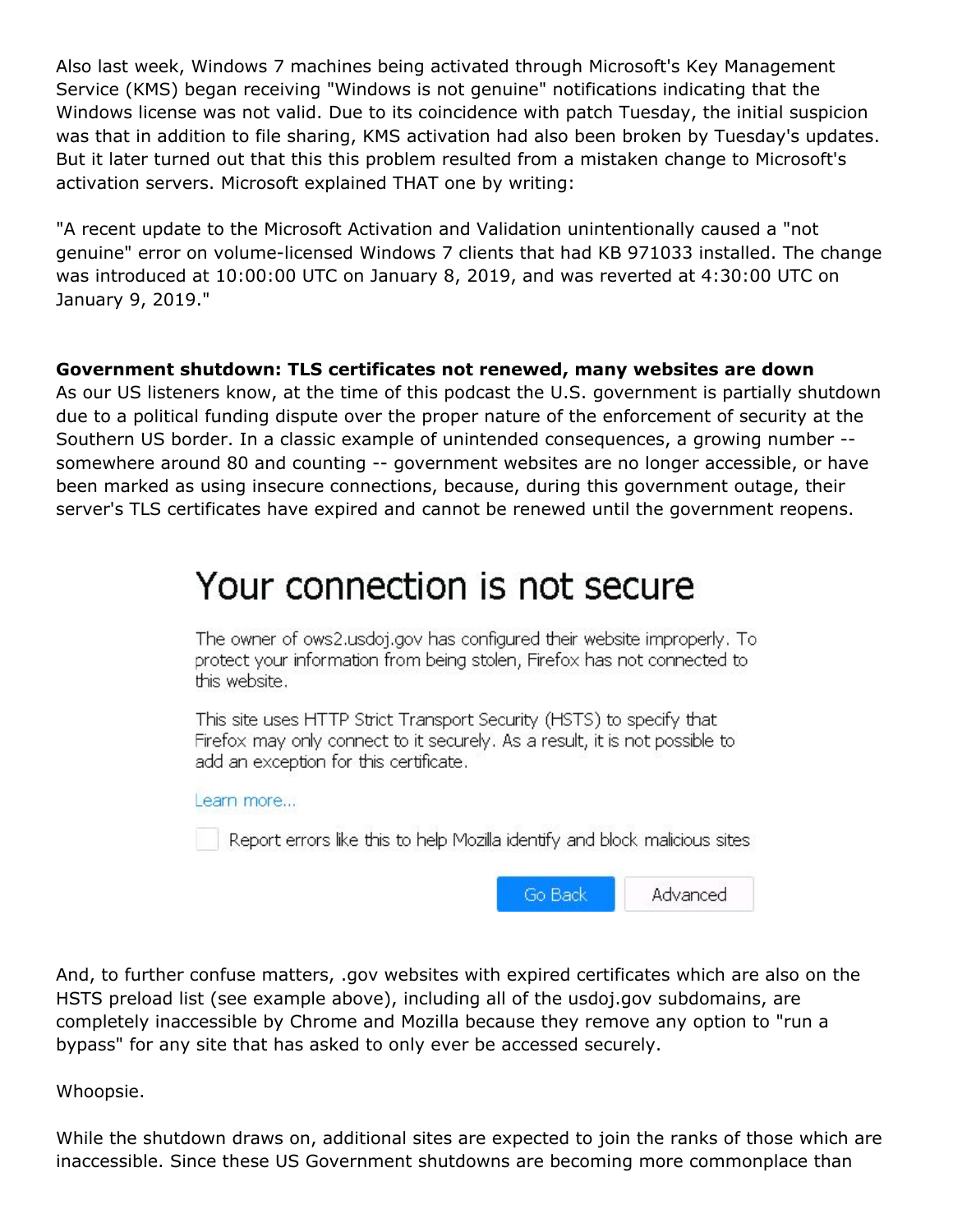rare, but since we can also always see them approaching, the takeaway here for the future is for any admins of such sites to check their certs BEFORE things get politically locked up and get near-expiring certificates reissued before rather than after.

Other sites, for example <https://rockettest.nasa.gov/> and [https://d2l.lbl.gov](https://d2l.lbl.gov/) (Lawrence Berkeley National Laboratory) also have unexpired certs but no HSTS protection. After the sites lost their certs (the NASA site on January 5th and LBL on the 8th) they were initially accessible by forcing past browser warnings. But in the case of logins, this exposed the users' login credentials. When I checked this morning, DNS had been pulled from the rockettest.nasa.gov domain and traffic was being blocked to ows2.usdoj.gov. So someone was still around to at leave prevent HTTPS bypass abuse of the site, if not to get certs reissued.

### **Does WhatsApp Has A Privacy Bug That Could Expose Your Messages?**

<https://thehackernews.com/2019/01/whatsapp-privacy-chats.html>



logged into whatsapp with a new phone number today and the message history from the previous number's owner was right there?! this doesn't seem right.

7:06 PM - 10 Jan 2019





Abby Fuller @abbyfuller · Jan 10

and now i'm wondering how many other times it's happened? like does whoever has my old number now have MY whatsapp history?

| Q22 | t7 15 | $O$ 134 | $\triangleright$ |
|-----|-------|---------|------------------|
|     |       |         |                  |



#### Abby Fuller @abbyfuller · Jan 10

Yes it was a new device. No it wasn't second hand. It was not a second hand SIM. Yes I'm sure they weren't my messages, or groups that I was added to. Yes they were in plaintext. I am sure it's my phone number. It was not restored from a backup.

Last Friday an Amazon employee tweeted about an incident that many have suggested could be an indication of a significant privacy bug in the most popular end-to-end encrypted, Signal-based, Whatsapp messaging app. The apparent leakage of someone else's Whatsapp messaging stream into Addy Fuller's certainly should raise privacy concerns.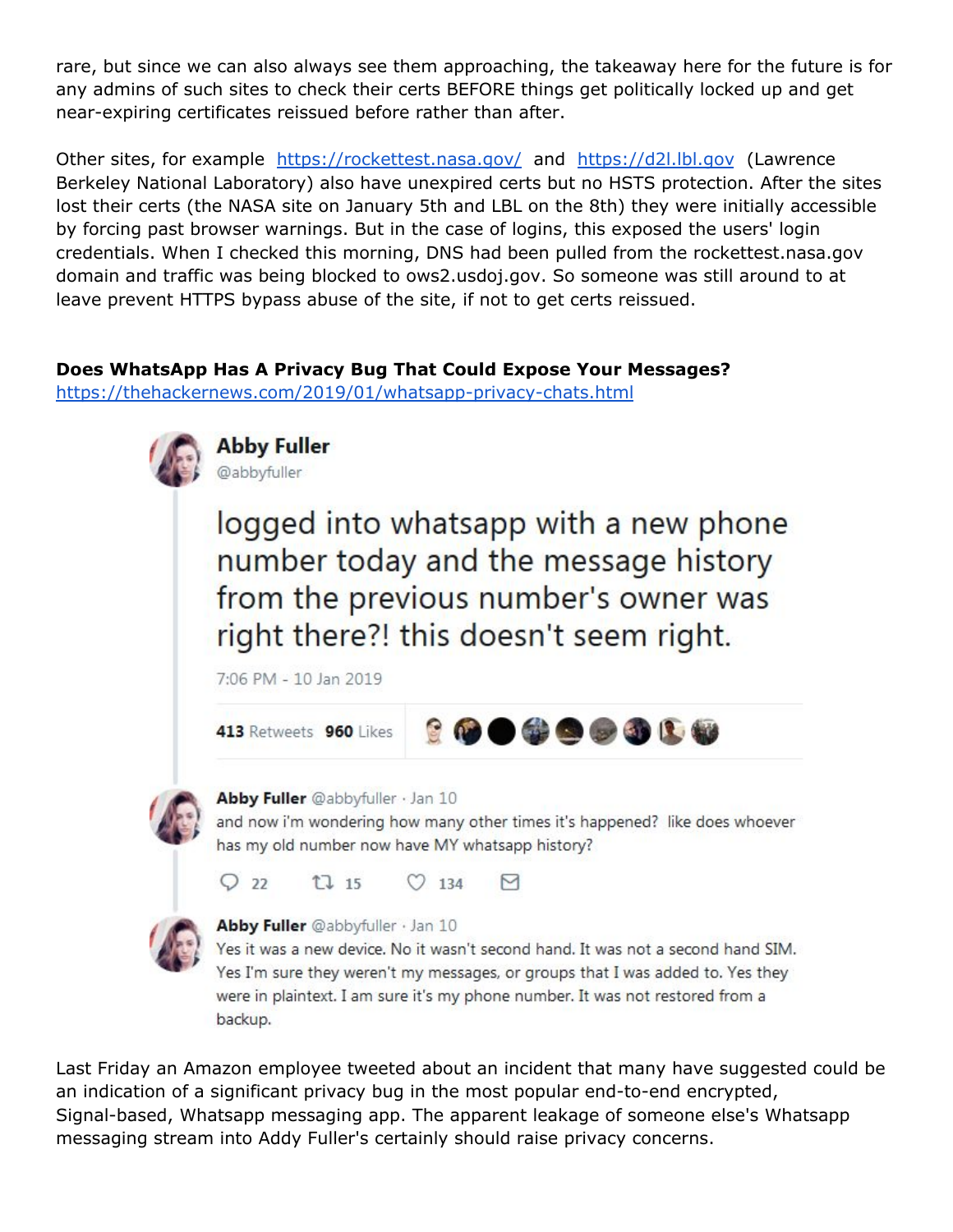According to Abby Fuller, she found some mysterious messages on WhatsApp, which were not associated with her contacts, immediately after she created a new account on her new phone using a new number for the first time.

Abby believed that the mysteriously appeared content on her new account was the message history associated with the WhatsApp account of the previous owner of the same SIM/mobile number, which WhatsApp pushed to her phone... and, unfortunately, she was almost certainly correct.

As we know, WhatsApp uses our phone number as our authentication in lieu of any username and password, and the argument has been that since Whatsapp only sends to that number, it's not a vulnerability. But what exactly happens when phone numbers change hands?

It's clear from an online FAQ that Whatsapp is aware of this issue. The problem is that its users aren't aware and they've made everything so simple and automatic that it's difficult to then ask users to pay attention to something that's far from obvious:

### <https://faq.whatsapp.com/en/s40/28030001/>

*Changing phone numbers and/or phones / Changing your WhatsApp phone number*

*Before you stop using a particular phone number, you should migrate your WhatsApp account to the new number. For a simple way to do this, use our Change Number feature. By using this feature, you'll be able to migrate your account information (including your profile information) as well as your groups.*

*Make sure your contacts delete your old phone number from their phone's address book and input your new number. As it is a common practice for mobile providers to recycle numbers, you should expect that your former number will be reassigned.*

-----

Abby's tweets indicated that the chat history she received on her new phone was "not FULL, but definitely actual threads/DM conversations." We know that Whatsapp doesn't archive messaging on their servers, but we do know that undelivered messages will persist in encrypted form for up to 45 days.

The other problem is that once a device's SIM and phone number have been used to establish the local device's encryption keys, the SIM can be removed and returned, yet that device, now absent cellular telephony, can continue to use the encryption keys it still has until such time as the phone number associated with its absent SIM becomes assigned to some other Whatsapp user.

And THAT rather glaring loophole, combined with storage and catch-up delivery of pending messages creates an opportunity for significant user privacy leakage.

The way Whatsapp operates, the system trusts new encryption keys broadcasted by a contact and uses it to automatically re-encrypt undelivered messages and send them to the recipient without informing or leaving an opportunity for the sender to verify the recipient.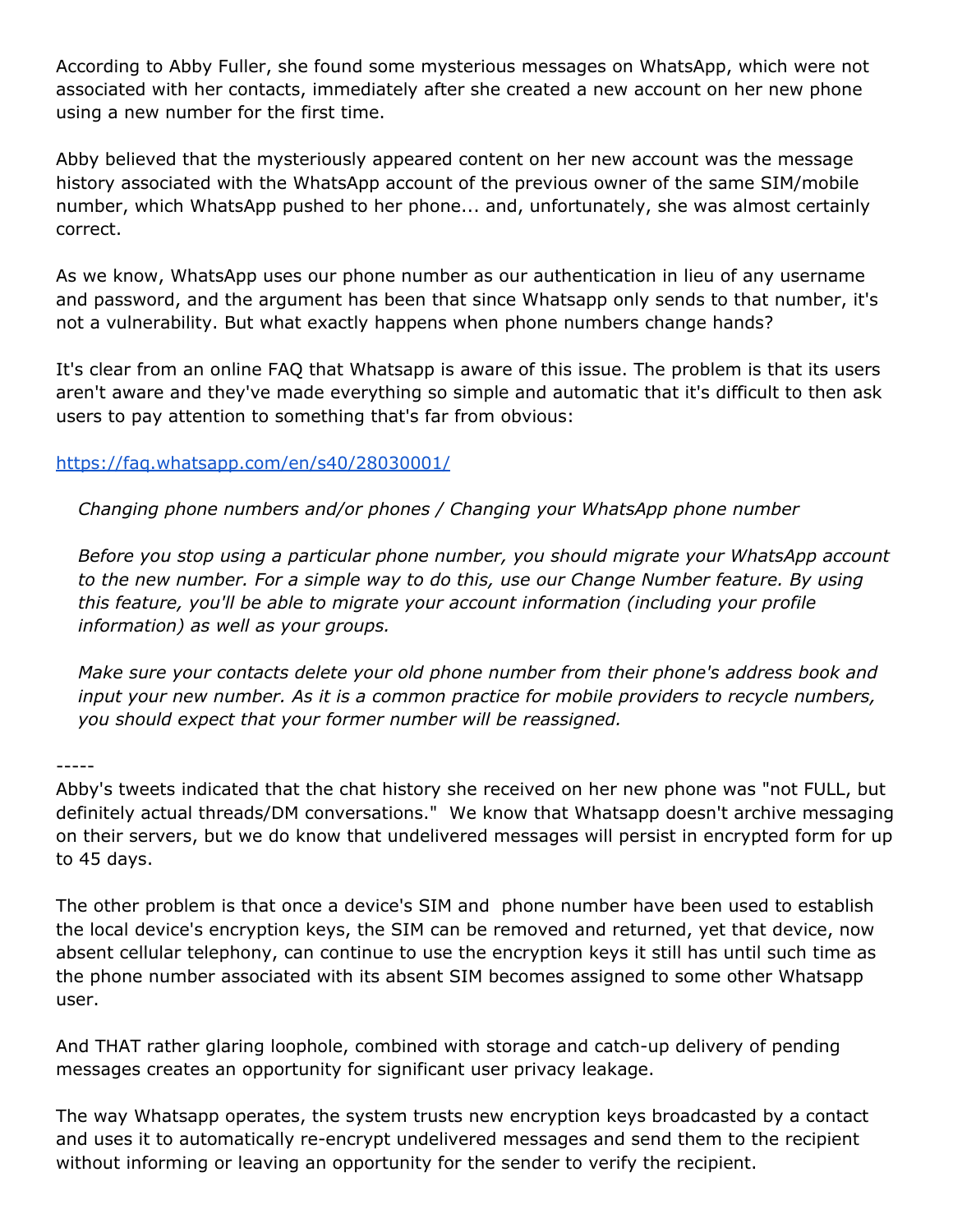And this, of course, brings us back to my #1 complaint about the ease-of-use / security / privacy tradeoff we inevitably encounter anytime someone else manages our keys for us. I like Threema because they keep this in the hands of their users. All of these systems's have keys, that's the way today's crypto works. There's no getting around it. So if I were to coin a phrase to be a perfect corollary to our TNO (Trust No One) it would be:

# If you're not managing your own keys... someone else is.

The moral of this incident is: If you, or those you are responsible for, are using Whatsapp, be sure to proactively transfer your own account to a new device BEFORE releasing the phone number of the device you are using. If you don't, whomever obtains your number and uses it to create a Whatsapp account may obtain access to your previous private messages.

**PyLocky Ransomware Decryption Tool Released — Unlock Files For Free** <https://thehackernews.com/2019/01/pylocky-free-ransomware-decryption.html> ... or probably not!

I got a huge kick out of this story. "Unlock Files For Free!" I figured this would be another of those recent reports of file encryption being done wrong where it's possible to create a file decrypter to perform after-the-fact decryption of previously encrypted files.

If your computer has been infected with PyLocky Ransomware and you are searching for a free ransomware decryption tool to unlock or decrypt your files—your search might end here.

Security researcher Mike Bautista at Cisco's Talos cyber intelligence unit have released a free decryption tool that makes it possible for victims infected with the PyLocky ransomware to unlock their encrypted files for free without paying any ransom.

(( Possible... yes... probable? Uhhhhhhhhhh..... ))

The decryption tool works for everyone, but it has a huge limitation—to successfully recover your files, you must have captured the initial network traffic (PCAP file) carried out between the PyLocky ransomware and its command-and-control (C2) server, which generally nobody purposely does.

(( Yeah, no kidding. ))

This is because the outbound connection—when the ransomware communicates with its C2 server and submit decryption key related information—contains a string that includes both Initialization Vector (IV) and a password, which the ransomware generates randomly to encrypt the files.

Cisco's researcher explains: "If the initial C2 traffic has not been captured, our decryption tool will not be able to recover files on an infected machine. This is because the initial callout is used by the malware to send the C2 servers information that it uses in the encryption process."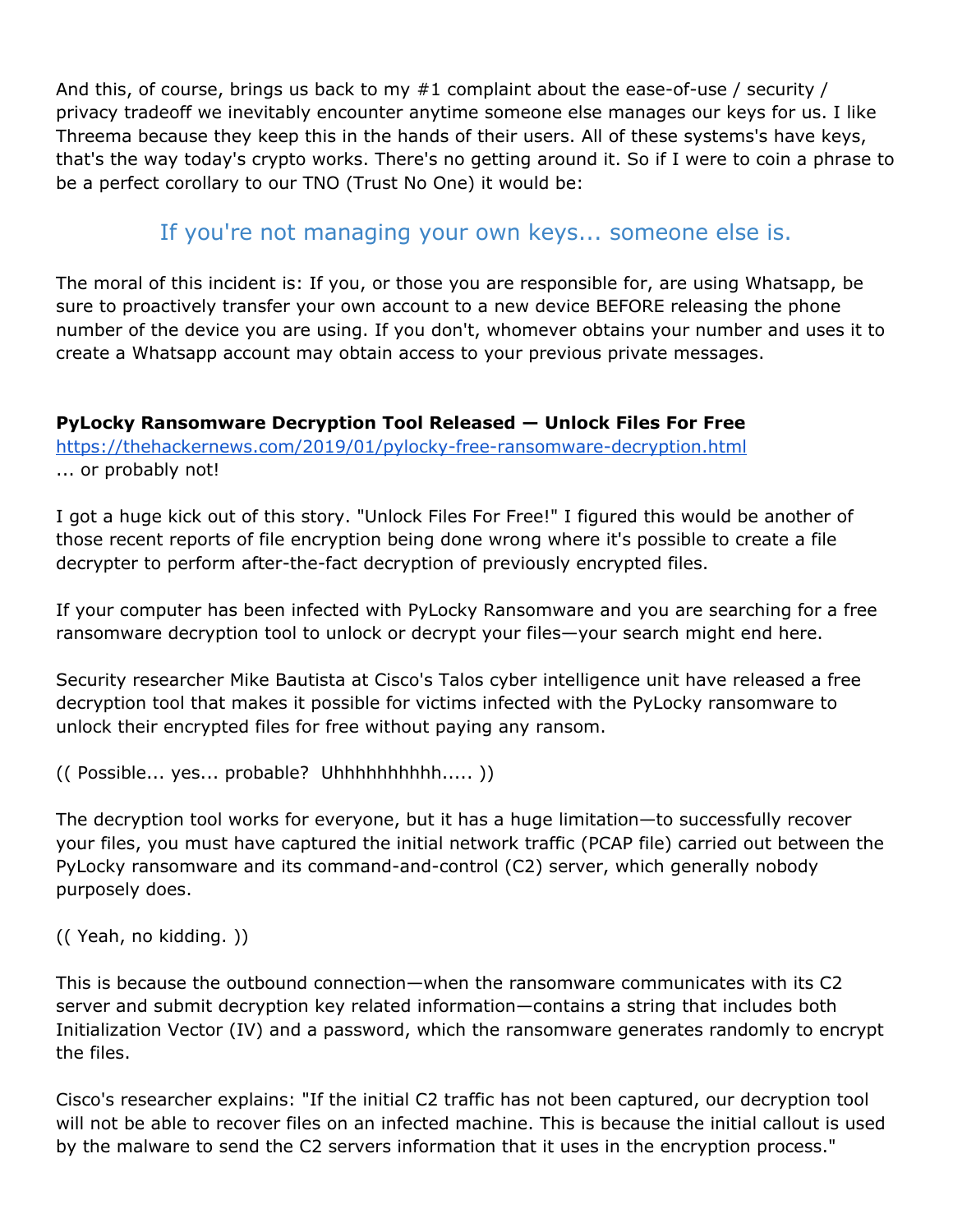First spotted by researchers at Trend Micro in July last year, PyLocky ransomware found spreading through spam emails, like most malware campaigns, designed to trick victims into running the malicious PyLocky payload.

### **January 9, 2019: Google Public DNS now supports DNS-over-TLS**

<https://security.googleblog.com/2019/01/google-public-dns-now-supports-dns-over.html>

<quote> "We implemented the DNS-over-TLS specification along with the RFC 7766 recommendations to minimize the overhead of using TLS. These include support for TLS 1.3 (for faster connections and improved security), TCP fast open, and pipelining of multiple queries and out-of-order responses over a single connection. All of this is deployed with Google's serving infrastructure which provides reliable and scalable management for DNS-over-TLS connections."

They also note that: Android 9 (Pie) device users can use DNS-over-TLS today. For configuration instructions for Android and other systems, please see the documentation. Advanced Linux users can use the stubby resolver from dnsprivacy.org to talk to Google's DNS-over-TLS service.

<https://developers.google.com/speed/public-dns/docs/using> <https://developers.google.com/speed/public-dns/docs/dns-over-tls>

When using a strict privacy profile, stub resolvers establish a DNS-over-TLS connection with the following steps.

- 1. The stub resolver is configured with the DNS-over-TLS resolver name dns.google.
- 2. The stub resolver obtains the IP address(es) for dns.google using the local DNS resolver.
- 3. The stub resolver makes a TCP connection to port 853 at the one those IP address.
- 4. The stub resolver initiates a TLS handshake with the Google Public DNS resolver.
- 5. The Google Public DNS server returns its TLS certificate along with a full chain of TLS certificates up to a trusted root certificate.
- 6. The stub resolver verifies the server's identity based on the certificates presented. If the identity cannot be validated, DNS name resolution fails and the stub resolver returns an error.
- 7. After the TLS connection is established, the stub resolver has a secure communication path between to a Google Public DNS server.
- 8. Now the stub resolver can send DNS queries and receive responses over the connection.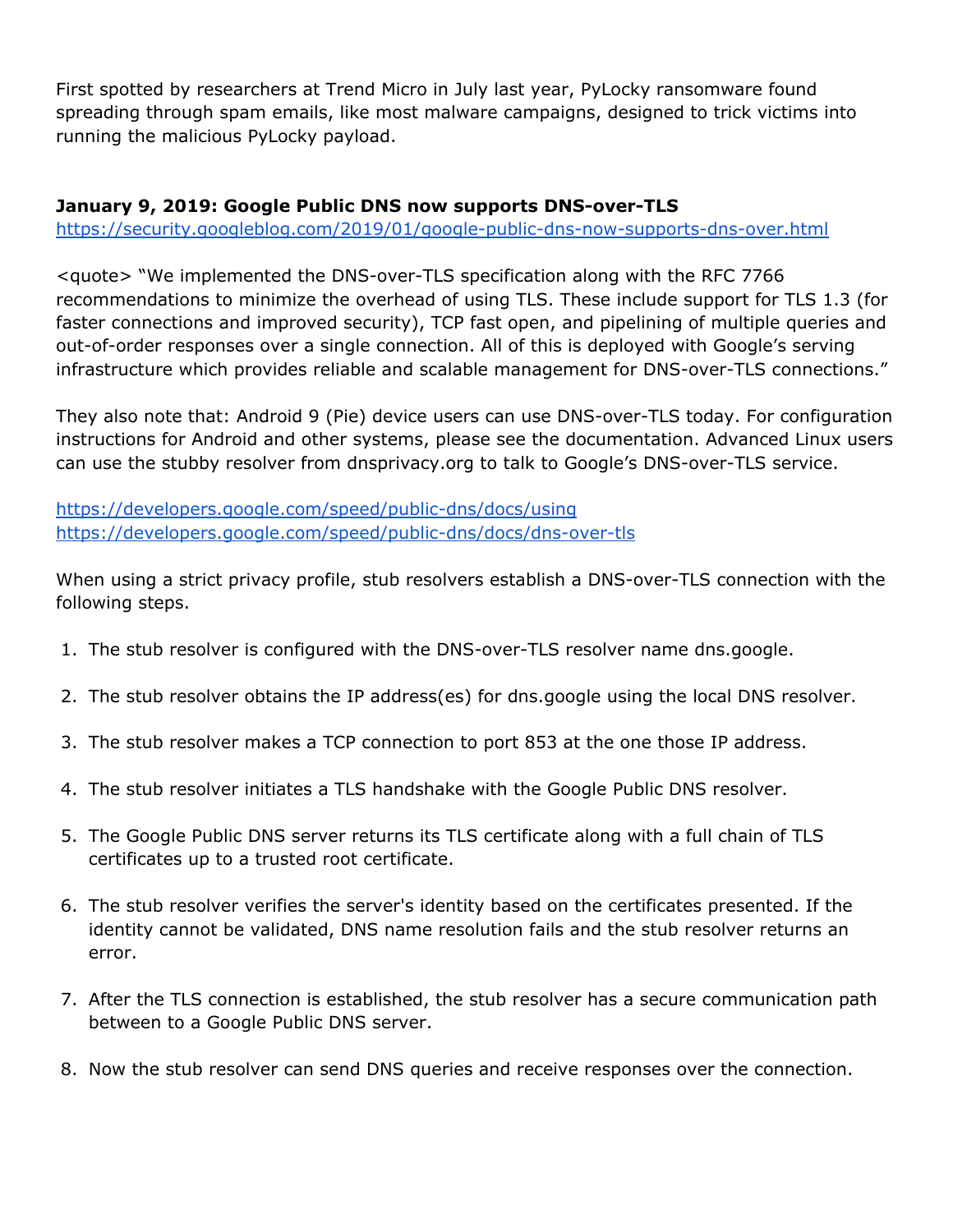DoT vs DoH...

- We already have DoH Support (DNS over HTTPS)
- Browsers: Firefox, Chrome
- Tools: Curl
- Phones: Android P
- Services: Cloudflare, Google , PowerDNS ....

<https://dnsprivacy.org/wiki/display/DP/Windows+installer+for+Stubby>

### **Their paper is titled: A First Look at the Crypto-Mining Malware Ecosystem: A Decade of Unrestricted Wealth**

<https://arxiv.org/pdf/1901.00846.pdf>

We're all familiar with the expression "crime doesn't pay." The point, I think, is that getting caught eventually makes any crime, which may have appeared to be going along nicely up until that point, suddenly a source of regret. That adage could certainly apply to those who are behind efforts to steal others' computing resources for the mining of cryptocurrency... because as this paper successfully demonstrates, until these miscreants are caught, their crimes appear to be paying off rather handsomely.

### Abstract:

*Illicit crypto-mining leverages resources stolen from victims to mine cryptocurrencies on behalf of criminals. While recent works have analyzed one side of this threat, i.e.: web-browser cryptojacking, only white papers and commercial reports have partially covered binary-based crypto-mining malware. In this paper, we conduct the largest measurement of crypto-mining malware to date, analyzing approximately 4.4 million malware samples (1 million malicious miners), over a period of twelve years from 2007 to 2018. Our analysis pipeline applies both static and dynamic analysis to extract information from the samples, such as wallet identifiers and mining pools. Together with [open source intelligence] data, this information is used to group samples into campaigns. We then analyze publicly-available payments sent to the wallets from mining-pools as a reward for mining, and estimate profits for the different campaigns.*

*Our profit analysis reveals campaigns with multi-million earnings, associating over 4.3% of Monero with illicit mining. We analyze the infrastructure related with the different campaigns, showing that a high proportion of this ecosystem is supported by underground economies such as Pay-Per-Install services. We also uncover novel techniques that allow criminals to run successful campaigns.*

So... what's the cash out value of 4.3% of the moneros in circulation?

It's a tidy \$56 million USD.

In their outlook for 2019, Check Point Security sees cryptocurrency stealing software continuing to be the most commonly distributed form of malware. All of the top slots in Check Point's top ten list of the most prominent malware were currency miners. Coinhive continues to be the most prominently distributed malware, followed by XMRig, both of which use the victim computer to mine Monero with the profits directed into the crypocurrency wallet of the attacker. They are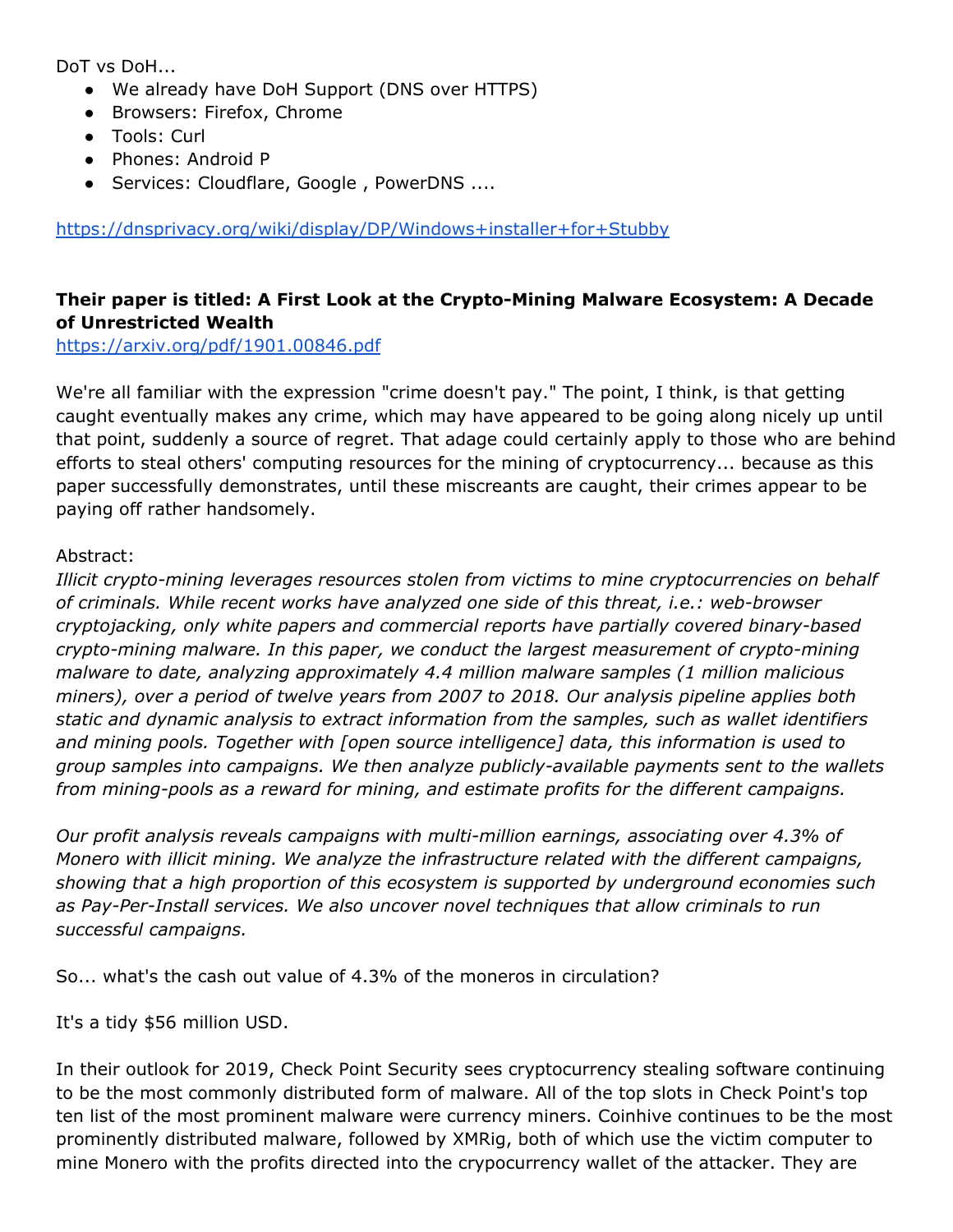followed by Jsecoin, a JavaScript miner embedded into websites, then Cryptoloot -- a direct competitor to Coinhive. Cryptoloot was second only to Coinhive during November, but its distribution has since dropped a bit.

### **AVAST's Threat Landscape Report for 2019**

[https://cdn2.hubspot.net/hubfs/486579/Avast\\_Threat\\_Landscape\\_Report\\_2019.pdf](https://cdn2.hubspot.net/hubfs/486579/Avast_Threat_Landscape_Report_2019.pdf)

26 pages. The Internet of Things section has a subsection with the headline: "Router-based Attacks - the worst is yet to come."

Anyone whose home is connected to the internet has a router to which they can connect their computers, phones, and IoT devices. Routers are ubiquitous devices - important but rarely maintained to the latest security standards. In fact, once an internet service provider has installed it, most people never give their router a second thought, unless they experience internet disruptions. Avast research shows that 60% of users around the world have never updated their router's firmware, leaving them potentially vulnerable to fairly simple attacks that exploit firmware vulnerabilities.

Infected routers don't necessarily show signs of weakness. When an attacker uses a known vulnerability or weak authentication credentials to access a router, they can gain access not just the router but to all the devices connected to the network. Many users, therefore, may not be aware that their home network has been infiltrated. Routers have proven to be a simple and fertile target for a growing wave of attacks. While many attacks against routers use variants based on the Mirai codebase (which was released by the creator shortly after the successful attacks of September 2016), many are far more complex and point to a murky future for home network security.

Not only have we seen an increase in router-based malware in 2018, but also changes in the characteristics of those attacks. Where router-based malware has traditionally taken over a device for the purposes of carrying out a DDoS attack, such as the Mirai attacks, today's attacks use malware that infects a device and then opens up a line of communication to a command and control server without taking any immediate action.

We saw this with VPNFilter and Torii; once the router is infected, these malware strains listen to the network traffic, fingerprint the network and the devices on it, and allow for the command and control server to send new payloads or instructions to the device. In this, the malware acts more like a platform and less like a virus. This 'platform-ification' of IoT malware opens up many possibilities for bad actors who can re-purpose it for a multitude of nefarious activities including pay per install, DDoS for hire, cryptomining, or even good old-fashioned spam. This evolution replicates how PC malware counterparts have evolved and indicates the sophistication of new strains of IoT targeted malware.

In 2019, we expect to see hijacked routers used to steal banking credentials, for example, where an infected router injects a malicious HTML frame to specific web pages when displayed on mobile. This new element could ask mobile users to install a new banking app, for instance, and the malicious app will then capture authentication messages. In 2018, we observed a content injection method with coinmining elements on Mikrotik routers, and in 2019, we expect to see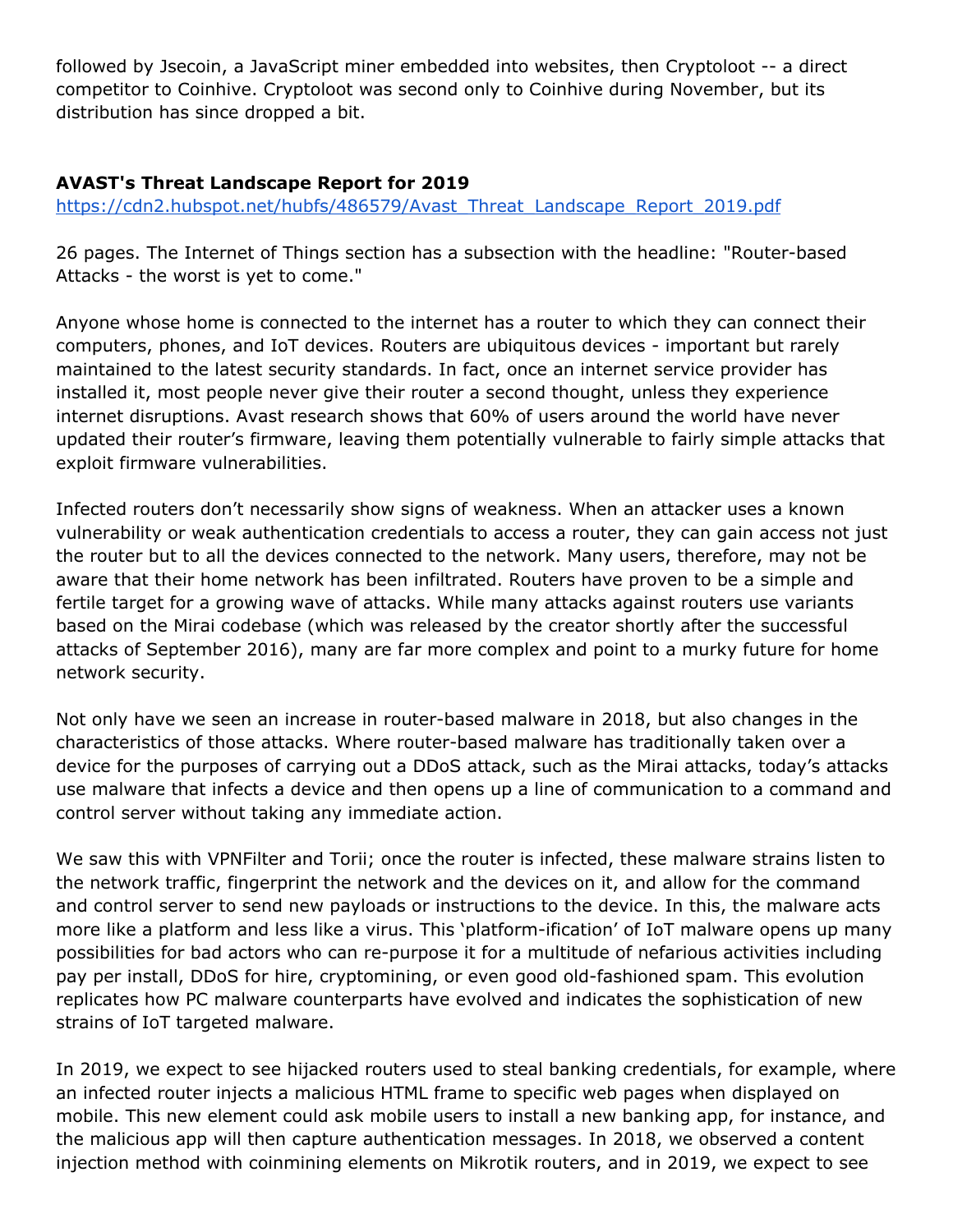this both escalate in number and to diversify in how content injection capabilities are used.

-----

The good news is, the now nearly universal use of HTTPS will almost completely thwart MITM injection. But there are still places where HTTPS hasn't gone, most notably, eMail. Where people use web-based they are protected inside the HTTPS wrapper. And the use of encrypted connections to old school POP3, IMAP and SMTP eMail servers is on the rise. All of GRC's eMail clients are connecting over TLS links.

-----

NetGate's SG-1000 has been replaced by the SG-1100, for \$159.00 <https://store.netgate.com/pfSense/SG-1100.aspx>

- 5x packet processing performance gain vs. the SG-1000
- First product equipped with Microchip® CryptoAuthentication Device which provides assurance your system is running authentic, unaltered pfSense software
- 3x GbE Ethernet (WAN/LAN/OPT)

### **A Cloudy forecast for The Weather Channel App**

[https://int.nyt.com/data/documenthelper/554-l-a-weather-app-location/8980fd9af72915412e31](https://int.nyt.com/data/documenthelper/554-l-a-weather-app-location/8980fd9af72915412e31/optimized/full.pdf) [/optimized/full.pdf](https://int.nyt.com/data/documenthelper/554-l-a-weather-app-location/8980fd9af72915412e31/optimized/full.pdf)

Los Angeles has sued The Weather Channel (TWC), claiming that it's been posing as a "personalized local weather data, alerts and forecasts" app... but in truth makes profits by tracking users "throughout the day and night" so as to sell their private, personal location data.

The lawsuit calls The Weather Company's practices "fraudulent and deceptive" and says they violate California's Unfair Competition Law. TWC fails to disclose that it collects users' location data and sends it to third parties, the suit maintains.

LA says: "It isn't about analyzing the clouds above our heads for a personalized weather forecast. Rather, it's about collecting location data for "advertising and other commercial purposes unrelated to weather data, alerts and forecasts."

None of the marketing purposes of collecting geolocation data are disclosed on either Apple's App Store or Google's Android Play Store versions of the free app, which is also available in an ad-free version for \$3.99, the lawsuit notes.

When users download the app, TWC prompts them to allow it to access their location data, but it doesn't say anything about sharing that data, the lawsuit says:

*The permission prompt also fails to reference or link to any other source containing more detailed information about what users' geolocation information will be used for.*

The app's privacy policy does note that data could be used for targeted advertising and might be shared with "partners," the lawsuit says. But why would users even think to look at the policy, given that the prompt doesn't mention that their data will be used in those ways?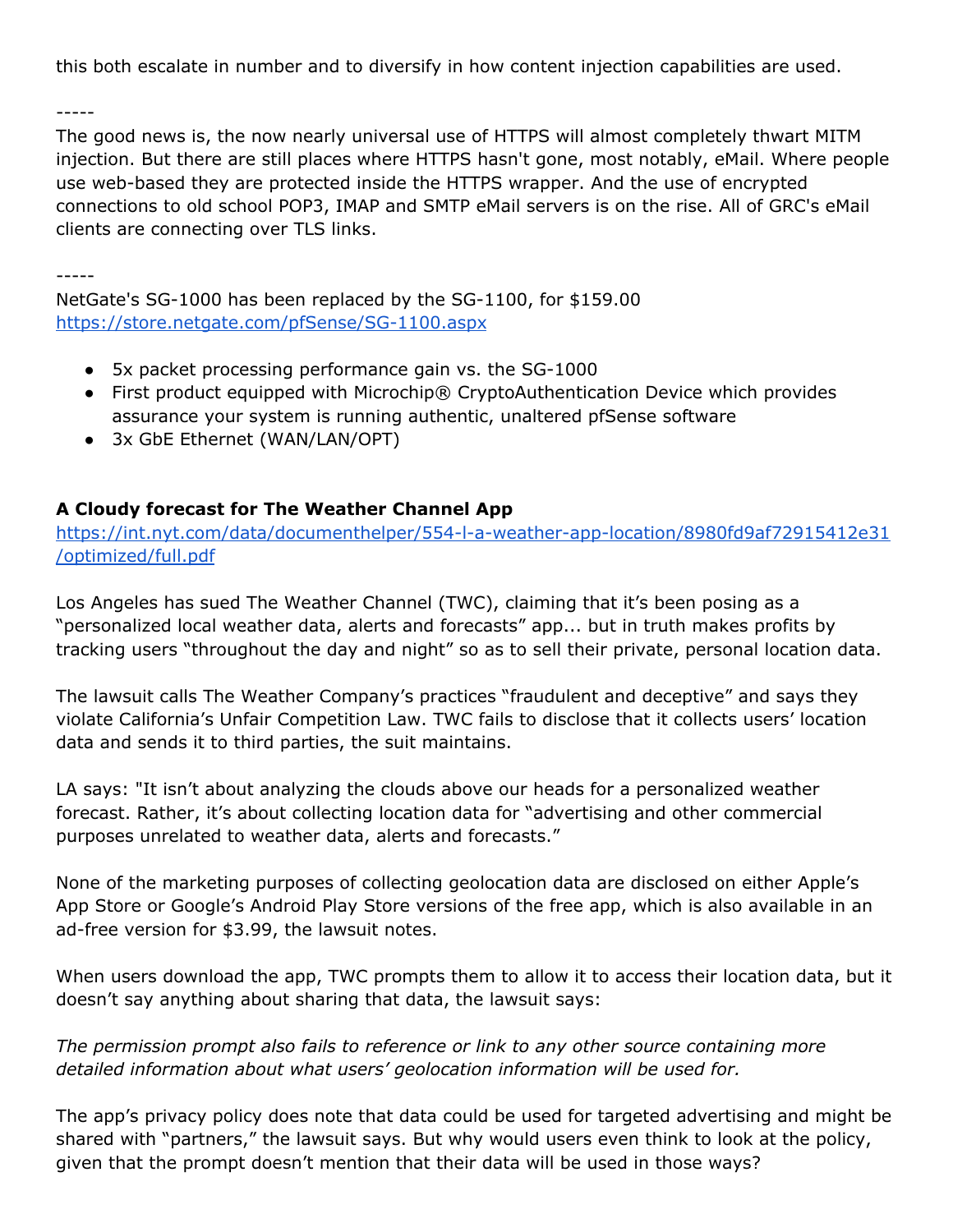The lawsuits alleges that: "Unbeknownst to users," TWC's core business is "amassing and profiting from user location data." The lawsuit refers to a 2016 article that describes TWC as a "location data company powered by weather."

The lawsuit asserts that TWC's failure to alert users that their personal information is being sold is "no mere oversight." It quoted Domenic Venuto, General Manager, Consumer Division at TWC, who admitted in an interview that…

[If] a consumer is using your product and says 'Hey, wait a minute, why do they want to know where I am?' because it isn't an organic fit with the app, you are going to have some problems.

(In other words, we all expect a Weather App to need to know where we are for obvious reasons, and NOT so that it can resell our every movement.)

Last month, a New York Times investigation found The Weather Channel was just one of at least 75 companies getting purportedly "anonymous" but pinpoint-precise location data from about 200 million smartphones across the US. They're often sharing it or selling it to advertisers, retailers or even hedge funds that are seeking valuable insights into consumer behavior. As one example, a company known as "Tell All Digital" a Long Island based advertising firm, buys location data, then uses it to run ad campaigns for personal injury lawyers that it markets to people who wind up in emergency rooms.

The Times reviewed a database holding location data gathered in 2017 and held by one company, finding that it held "startling detail" about people's travels, accurate to within a few yards and in some cases updated more than 14,000 times a day. Several of the businesses whose practices were analyzed by the Times claim to track up to 200 million mobile devices in the US.

And… it's big business: Sales of location-targeted advertising reached an estimated \$21 billion in 2018. But there's more to it than advertising: IBM got into the industry in 2015, when it purchased the digital side of TWC, with an eye to helping industries "operationalize their understanding of the impact of weather on business outcomes." (Whatever the heck THAT means.)

According to what Los Angeles City Attorney Michael N. Feuer told the Times, whatever's being done with our location data, including whether it's being sold to personal injury lawyers as we sit in the emergency room, we have a right to know about it. He was quoted as saying:

*"If the price of getting a weather report is going to be the sacrifice of your most personal information about where you spend your time day and night, you sure as heck ought to be told clearly in advance."*

And for their part, an IBM spokesman, Saswato Das, told the Times that TWC plans to fight the suit: *"The Weather Company has always been transparent with use of location data; the disclosures are fully appropriate, and we will defend them vigorously."*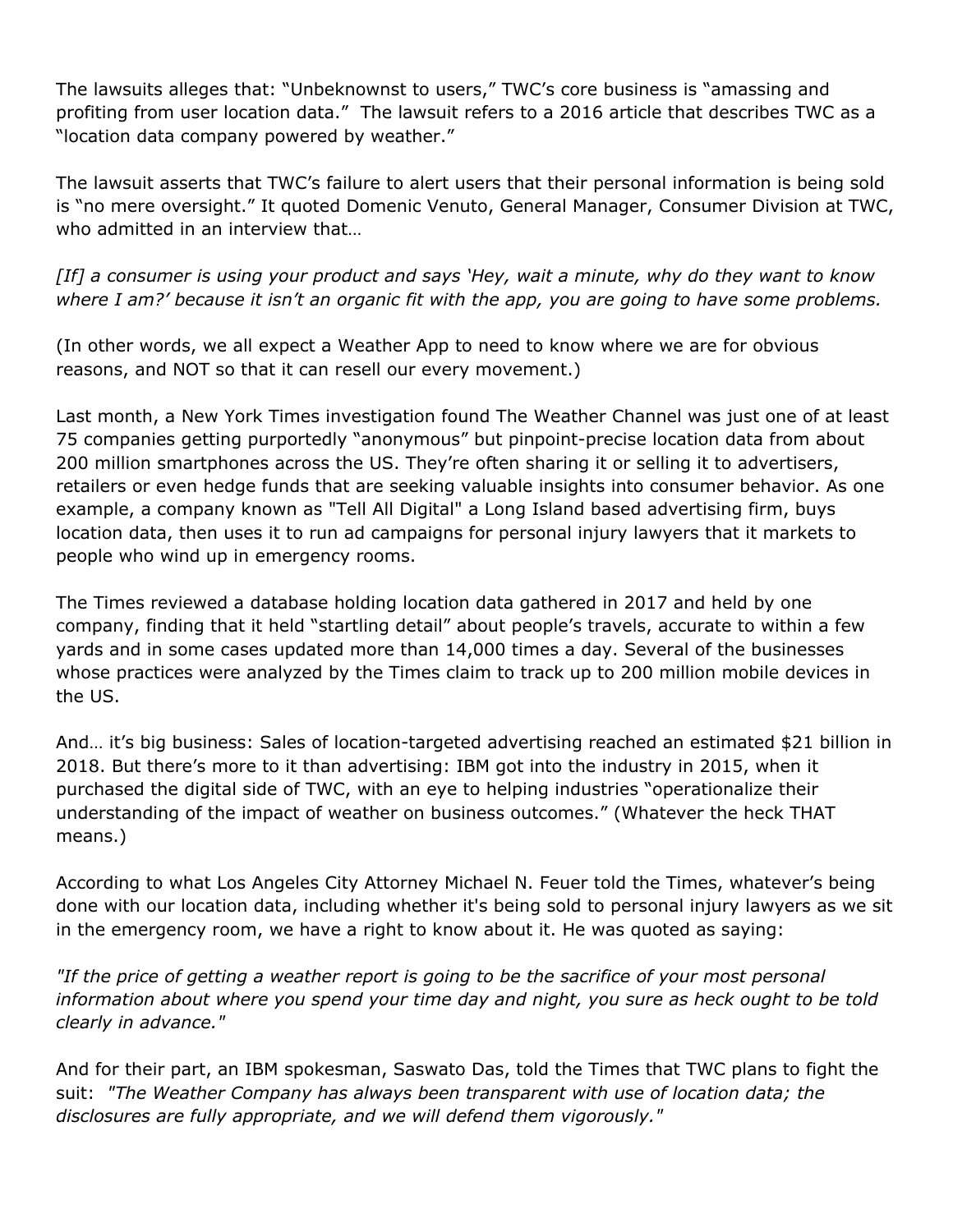### **The Ethereum blockchain is hit with an expensive "51%" attack**

The rollback attack enabled attackers to re-spend 219,500 previously spent coins, valued at  $~\sim$ \$1.1 million.

When this podcast first described the detailed operation of the Bitcoin blockchain we mentioned that one of the key assumptions, in fact, the cornerstone assumption for the security and trustworthiness of any blockchain-based technology, is a large community pool of honest participants who mutually concur and authenticate blockchain events.

Page 3 of Satoshi's original whitepaper titled: "Bitcoin: A Peer-to-Peer Electronic Cash System" states: "If a majority of CPU power is controlled by honest nodes, the honest chain will grow the fastest and outpace any competing chains."

Stated another way, the the blockchain to remain secure, no single actor must ever be able to obtain a majority of the chain's total processing power... because someone who is able to dominate the chain rules the chain... and is thus able to cheat others. And that's has been happening since January 5th to the Ethereum Classic blockchain.

At the expense of significant computation, attackers have been able to rewrite history. They rolled back and reorganized the Ethereum Classic blockchain and were thus able to "double spend" by recovering previously spent coins and transfer them to a new entity.

<https://blog.coinbase.com/ethereum-classic-etc-is-currently-being-51-attacked-33be13ce32de>

Coinbase's Security Engineer, Mark Nesbitt, wrote in the Coinbase blog about these events:

*"The function of mining is to add transactions to the universal, shared transaction history, known as the blockchain. This is done by producing blocks, which are bundles of transactions, and defining the canonical history of transactions as the longest chain of blocks\*. If a single miner has more resources than the entirety of the rest of the network, this miner could pick an arbitrary previous block from which to extend an alternative block history, eventually outpacing the block history produced by the rest of the network and defining a new canonical transaction history."*

Timeline:

- Late on the evening of Saturday 1/5, our systems alerted us to a deep reorg in ETC that contained a double spend. Our on-call engineers responded to the alert and worked to confirm the report through the night. We determined that we would temporarily halt send/receive interaction with the ETC blockchain in order to safeguard customer funds.
- This meant that customers who tried to send or receive ETC on Coinbase Consumer or Pro were unable to complete their transactions.
- On the morning of Sunday 1/6 we posted an update on status.coinbase.com stating (that) "Due to unstable network conditions on the Ethereum Classic network, we have temporarily disabled all sends and receives for ETC. Buy and sell is not impacted. All other systems are operating normally."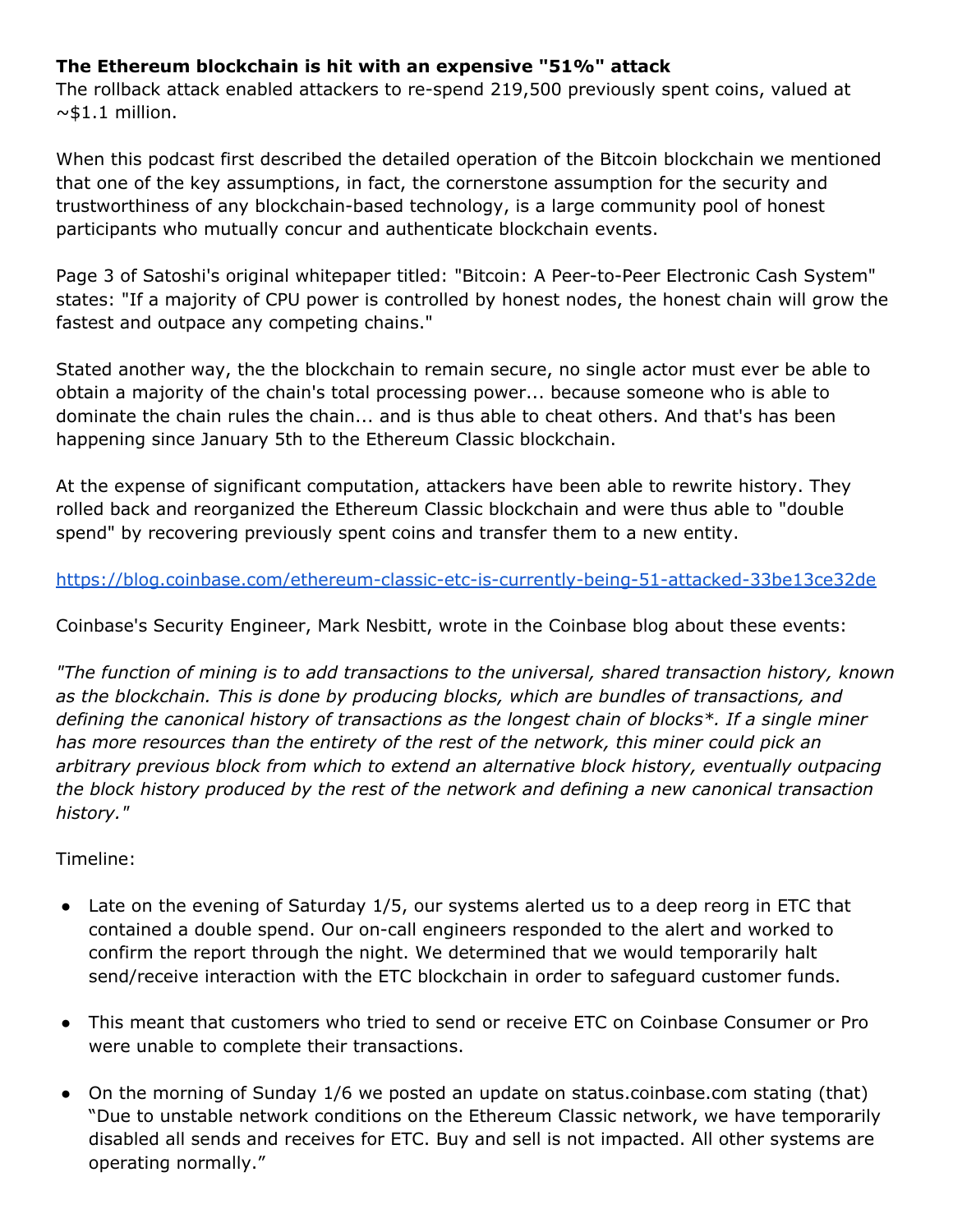- We performed an analysis on Sunday afternoon/evening to confirm the pattern and determine the key details of the double-spend attacks. Beginning Sunday afternoon, we observed 8 more incidents, all containing double spends.
- Out of an abundance of caution, we did not put up a blog post prior to legal and technical review. A false alarm could have inadvertently caused market instability.
- On Monday 1/7 morning after legal and technical review, we finalized our public analysis and posted to our blog and social media accounts.

Today's status: <https://status.coinbase.com/>

Ethereum Classic: Under Maintenance.

**A court recently rules that we needn't give law enforcement the finger -- or our finger.** [https://www.forbes.com/sites/thomasbrewster/2019/01/14/feds-cant-force-you-to-unlock-your](https://www.forbes.com/sites/thomasbrewster/2019/01/14/feds-cant-force-you-to-unlock-your-iphone-with-finger-or-face-judge-rules/)[iphone-with-finger-or-face-judge-rules/](https://www.forbes.com/sites/thomasbrewster/2019/01/14/feds-cant-force-you-to-unlock-your-iphone-with-finger-or-face-judge-rules/)

Thomas Brewster, who is Forbes' cybersecurity reporter, yesterday ran a story with the headline: "Feds Can't Force You To Unlock Your iPhone With Finger Or Face, Judge Rules."

A California judge has ruled that American cops can't force people to unlock a mobile phone with their face or finger. The ruling goes further to protect people's private lives from government searches than any before and is being hailed as a potentially landmark decision.

Previously, U.S. judges had ruled that police were allowed to force unlock devices like Apple's iPhone with biometrics, such as fingerprints, faces or irises. That was despite the fact feds weren't permitted to force a suspect to divulge a passcode. But according to a ruling uncovered by Forbes, all logins are equal.

The order came from the U.S. District Court for the Northern District of California in the denial of a search warrant for an unspecified property in Oakland. The warrant was filed as part of an investigation into a Facebook extortion crime, in which a victim was asked to pay up or have an "embarassing" video of them publicly released. The cops had some suspects in mind and wanted to raid their property. In doing so, the feds also wanted to open up any phone on the premises via facial recognition, a fingerprint or an iris.

While the judge agreed that investigators had shown probable cause to search the property, they didn't have the right to open all devices inside by forcing unlocks with biometric features.

On the one hand, magistrate judge Kandis Westmore ruled the request was "overbroad" as it was "neither limited to a particular person nor a particular device."

But in a more significant part of the ruling, Judge Westmore declared that the government did not have the right, even with a warrant, to force suspects to incriminate themselves by unlocking their devices with their biological features. Previously, courts had decided biometric features, unlike passcodes, were not "testimonial." That was because a suspect would have to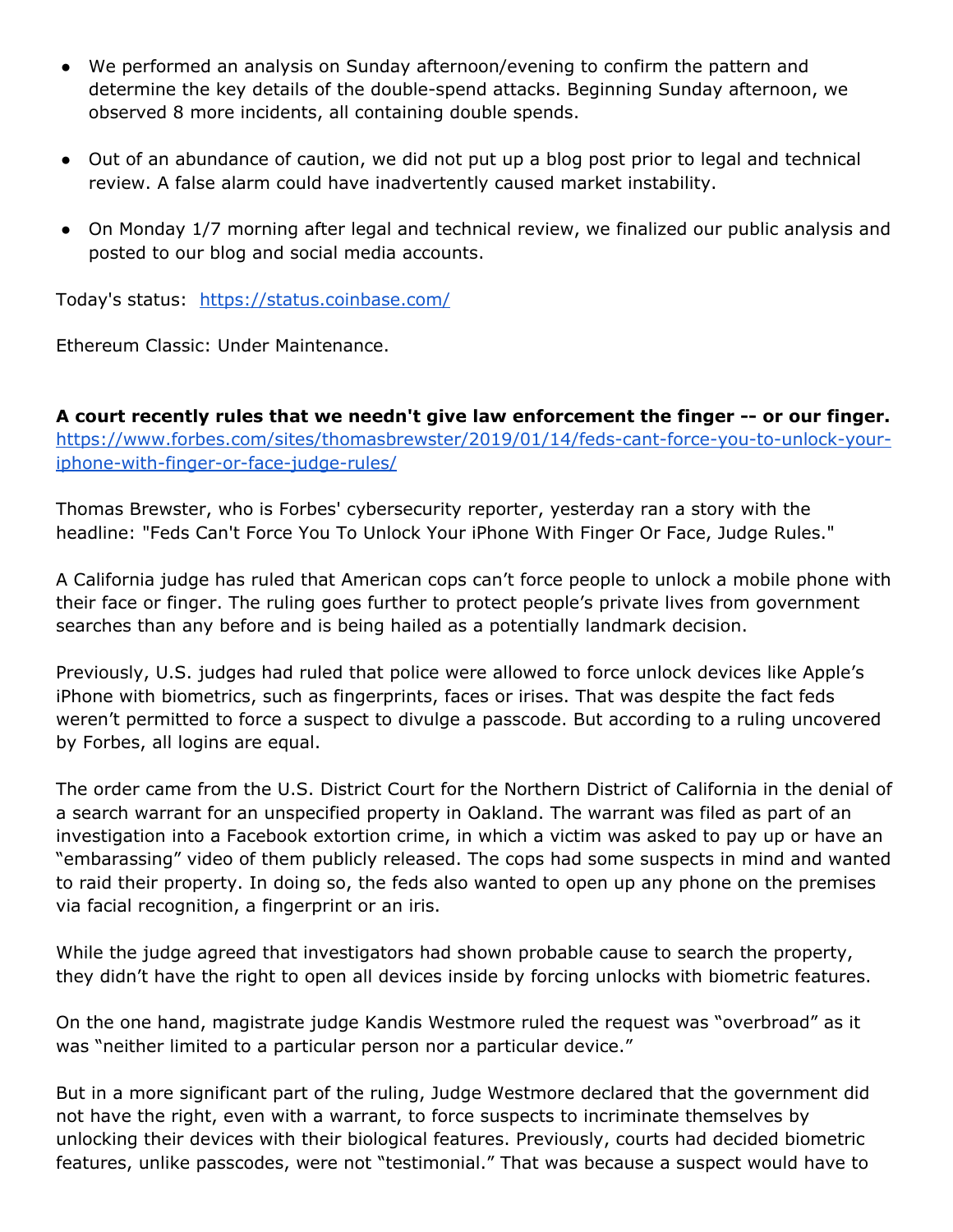willingly and verbally give up a passcode, which is not the case with biometrics. A password was therefore deemed testimony, but body parts were not, and so not granted Fifth Amendment protections against self-incrimination.

That created a paradox: How could a passcode be treated differently to a finger or face, when any of the three could be used to unlock a device and expose a user's private life?

And that's just what Westmore focused on in her ruling. Declaring that "technology is outpacing the law," the judge wrote that fingerprints and face scans were not the same as "physical evidence" when considered in a context where those body features would be used to unlock a phone.

The judge wrote: "If a person cannot be compelled to provide a passcode because it is a testimonial communication, a person cannot be compelled to provide one's finger, thumb, iris, face, or other biometric feature to unlock that same device. The undersigned finds that a biometric feature is analogous to the 20 nonverbal, physiological responses elicited during a polygraph test, which are used to determine guilt or innocence, and are considered testimonial."

There were other ways the government could get access to relevant data in the Facebook extortion case "that do not trample on the Fifth Amendment," Westmore added. They could, for instance, ask Facebook to provide Messenger communications, she suggested. Facebook has been willing to hand over such messages in a significant number of previous cases Forbes has reviewed.

-----

It feels that, ultimately, this will be another issue to be finally decided by the highest court in our land. I wonder what will happen in other countries?

### **Firefox 69 will FINALLY disable Adobe Flash plugin, by default.**

... though not until September of this year.

The Flash plug-in is the last remaining NPAPI. The NPAPI is the "Netscape Plugin Application Programming Interface." Other than for use with FLASH, it is a deprecated API for browser extensions. It was first developed for Netscape browsers, starting in 1995 with Netscape Navigator 2.0, but was later adopted by other browsers. The developer.chrome.com site says of NPAPI: "NPAPI Plugin support for extension has been discontinued. The documentation below is preserved for historical purposes only.

#### **Warning**

NPAPI is a really big hammer that should only be used when no other approach will work.

Code running in an NPAPI plugin has the full permissions of the current user and is not sandboxed or shielded from malicious input by Google Chrome in any way. You should be especially cautious when processing input from untrusted sources, such as when working with content scripts or XMLHttpRequest.

Because of the additional security risks NPAPI poses to users, extensions that use it will require manual review before being accepted in the Chrome Web Store."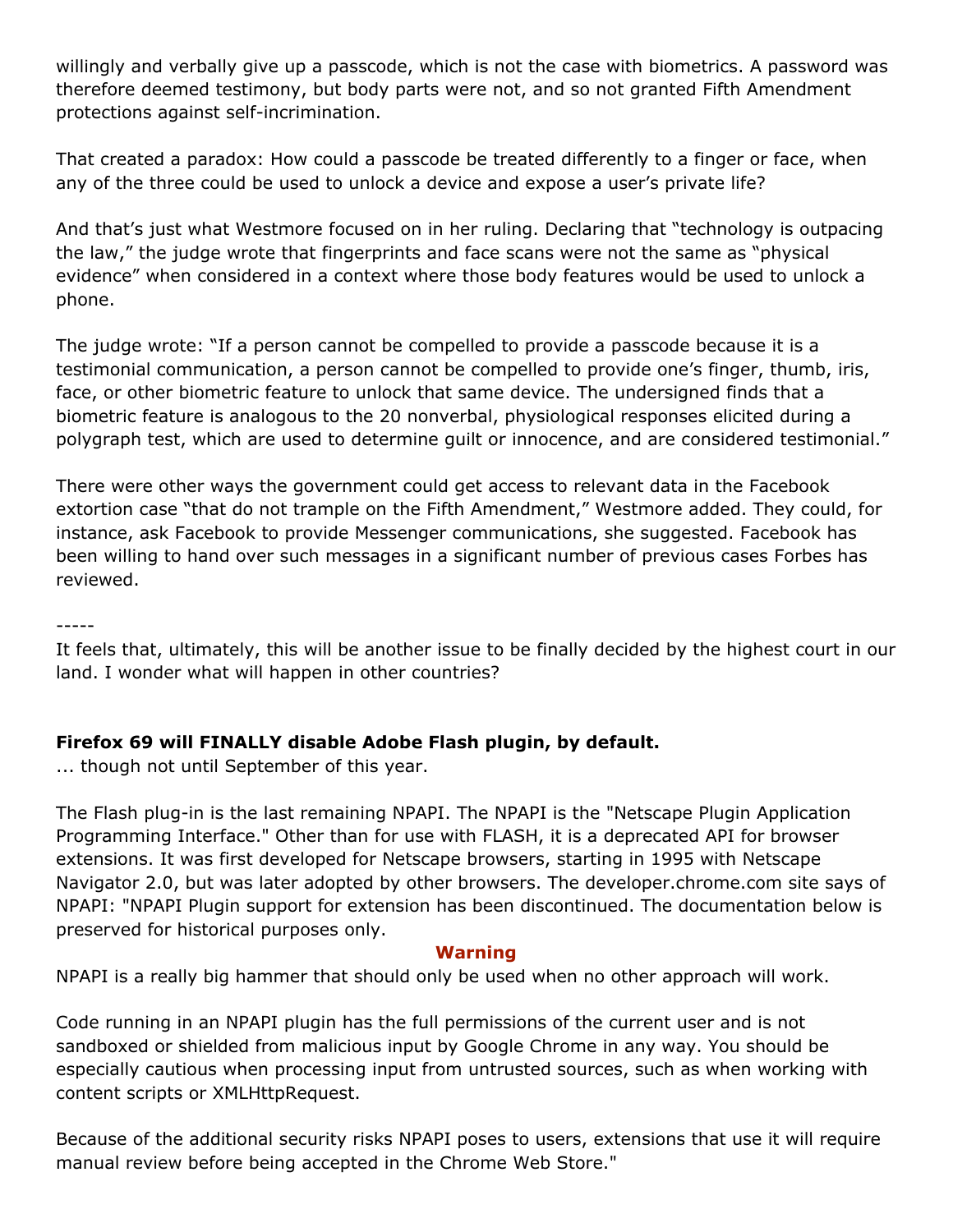And this, of course, is why continued FLASH support is so inherently dangerous. It is not sandboxed because sandboxing didn't exist and was not needed back in 1995!

Once Flash has been disabled by default in Firefox, users will not be prompted to enable Flash, but they will be able to activate Flash on certain sites using browser settings. (If we MUST have it, that seems exactly right.) And then the final step for Flash on Firefox is due in early 2020 when Adobe officially "End of Life"s Flash and completely removes it from the consumer versions of Firefox. Flash will continue to be supported in the Firefox Extended Support Release (ESR) version until the end of 2020. In 2021 Firefox will "refuse to load the plugin".

Microsoft will also be disabling Flash by default in Edge and Internet Explorer in mid to late 2019.

And Google will be disabling Flash by default in Chrome 76, which is due for stable release around July. Chrome users will still be able to enable Flash in Settings, but the plugin will require explicit permission. As of Chrome 69, users need to give permission for each site to use Flash every time the browser is restarted. That's a nice deterrent, too.

I'm reminding everyone of this, because, aside from the security win of removing this longstanding security nightmare, whenever I mention this I receive notes from our knowledgeable listeners within various enterprises who are still seriously dependent upon this creaky old technology. And it is not its age that I have a problem with... it's that it has always been buggy as hell and Adobe never really cared to expend the time or energy to fix it. Its existence has hurt countless innocent Internet users and the sooner it dies the better.

So my point for those whose enterprises are still dependent upon Flash... the clock is ticking and those old Flash apps are going to need replacing this year.

### **Errata**

MikeD: Subject -- "Steve ... it is promounced 'Gee-Drah'"

Love SN, have been listening from the beginning. In terms of the current episode ...

Clearly you are not spending enought time watching 'bad cinema' <chuckle> 'It' (Ghidrah, King Ghidra, King Ghidora and/or Monster Zerois) one of the 'Monsters' from the same 'linieage' of Japaneese 'monster movies' as Godzilla, Mothra and many others. 'It' appeares in several of 'those' movies and even takes on Godzilla in one <wink>

## **Miscellany**

Windows 10's Disk Cleanup Getting a New Warning About Downloads Folder [https://www.bleepingcomputer.com/news/microsoft/windows-10s-disk-cleanup-getting-a-new-w](https://www.bleepingcomputer.com/news/microsoft/windows-10s-disk-cleanup-getting-a-new-warning-about-downloads-folder/) [arning-about-downloads-folder/](https://www.bleepingcomputer.com/news/microsoft/windows-10s-disk-cleanup-getting-a-new-warning-about-downloads-folder/)

**Evan Katz:** *"P.S. Yes, Filemail is amazing, and the best large-file transfer service that exists! I have used it for years. :)"*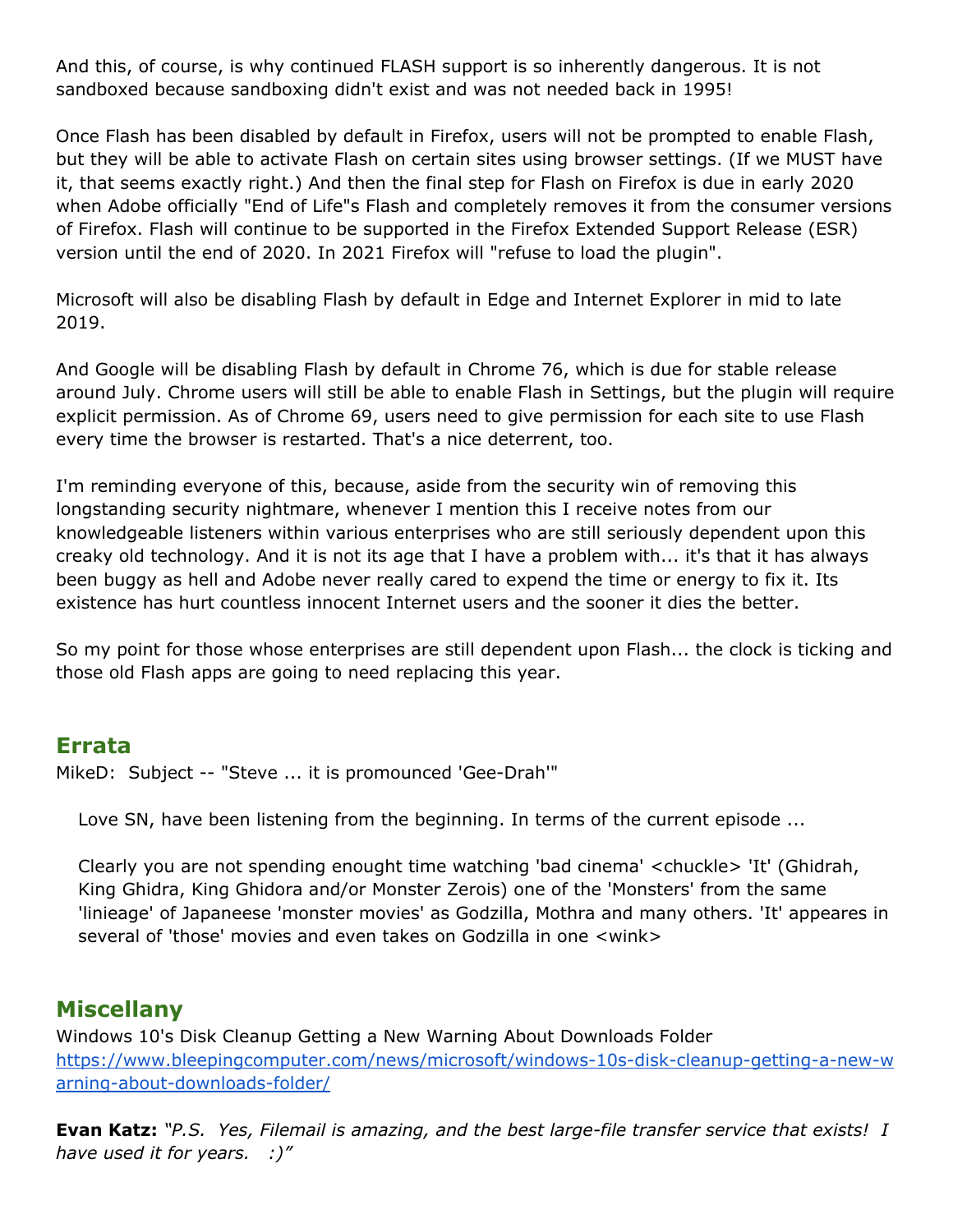# Zerodium

<https://zerodium.com/program.html>

# **We are Zerodium**

The leading exploit acquisition platform for premium zero-days and advanced cybersecurity

capabilities. "We pay BIG bounties, not bug bounties"

### **"Our Exploit Acquisition Program"**

### **Program Overview**

**ZERODIUM is the leading exploit acquisition platform** for premium zero-days and advanced cybersecurity capabilities. **We pay BIG bounties to security researchers** to acquire their original and previously unreported zero-day research. While the majority of existing bug bounty programs accept almost any kind of vulnerabilities and PoCs but pay very low rewards, **at ZERODIUM we focus on high-risk vulnerabilities with fully functional exploits** and we pay the highest rewards (**up to \$2,000,000 per submission**).

## **Eligible Research**

ZERODIUM is currently acquiring zero-day exploits and innovative security research related to the following products:

## **Operating Systems**

Remote code execution or local privilege escalation:

- Microsoft Windows 10/8.1/Servers
- Apple macOS Mojave / High Sierra
- Linux / BSD (CentOS/Ubuntu/etc)
- VM Escape (VMware ESXi or Wrks)

## **Web Browsers**

Remote code execution, or sandbox bypass/escape, or both:

- Google Chrome
- Microsoft Edge
- Mozilla Firefox / Tor Browser
- Apple Safari

# **Clients / Files**

Remote code execution or sensitive information disclosure:

- MS Office (Word/Excel/PowerPoint)
- PDF Readers (Adobe / Foxit)
- Email Clients (Outlook/Thunderbird)
- File Archivers (WinRAR/7-Zip/WinZip)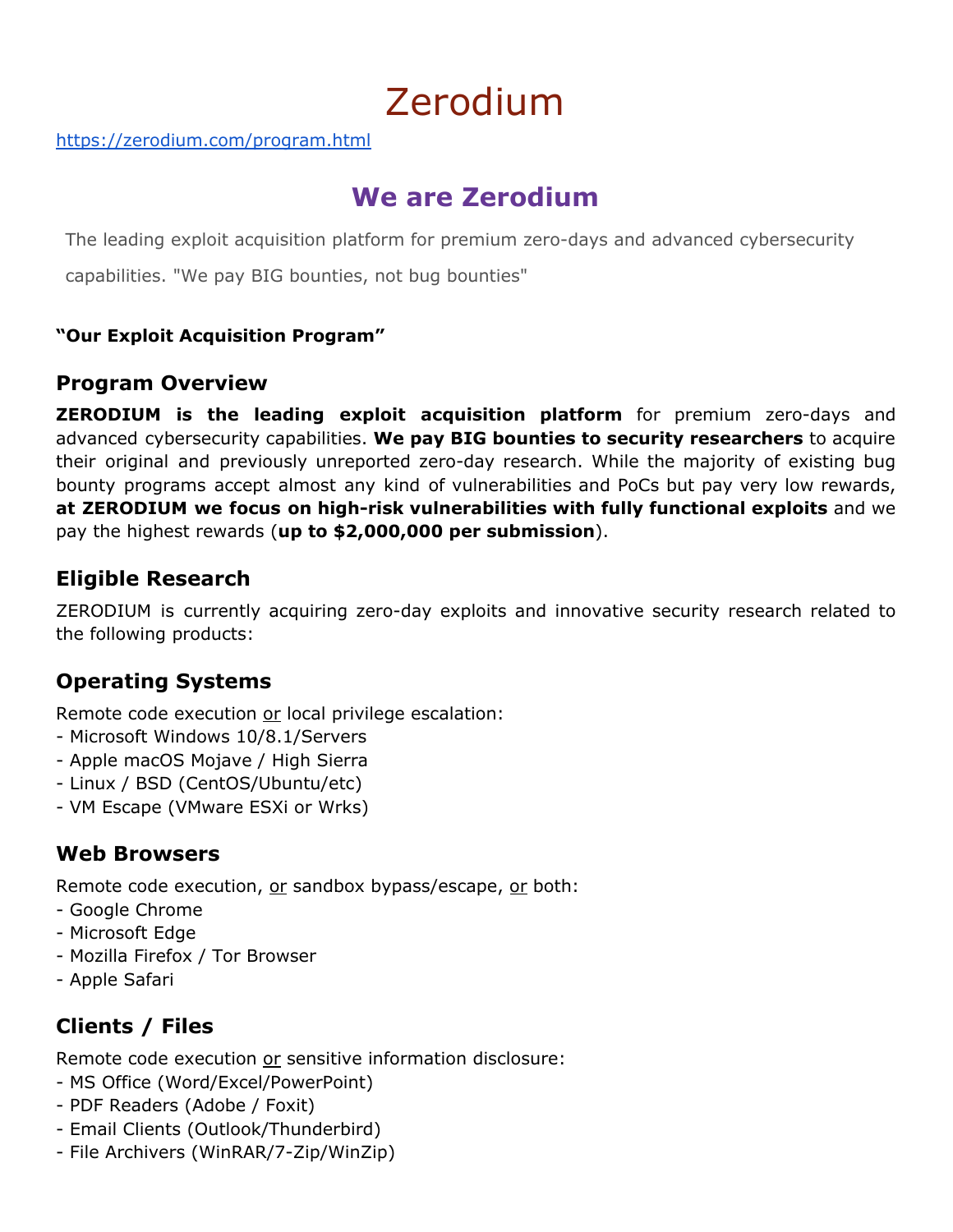# **Mobiles / Smartphones**

Remote code execution, or privilege escalation, or any other exploit type:

- Apple iOS 12.x
- Android 9.x / 8.x
- BlackBerry 10
- Windows 10 Mobile

# **Web Servers**

Remote code execution or sensitive information disclosure:

- Apache HTTP Server
- Microsoft IIS Server
- nginx web server
- PHP / ASP
- OpenSSL / mod\_ssl

# **Email Servers**

Remote code execution or sensitive information disclosure:

- MS Exchange
- Dovecot
- Postfix
- Exim
- Sendmail

# **WebApps / Panels**

Remote code execution, or SQL injection, or information disclosure:

- cPanel / Plesk / Webmin
- WordPress / Joomla / Drupal
- vBulletin / MyBB / phpBB
- IPS Suite / IP.Board
- Roundcube / Horde

# **Research / Techniques**

Any other security research, exploit, or technique related to:

- WiFi / Baseband RCE
- Routers / IoT RCE
- AntiVirus RCE/LPE
- Tor De-anonymization
- Mitigations Bypass

# **Eligible Mobile Brands**

Apple, Google, Samsung, LG, Huawei, Sony, HTC, Xiaomi, Acer, Asus, Vivo, Motorola, Lenovo, OPPO, BlackBerry, Vertu, ZTE, BBK, and Gionee.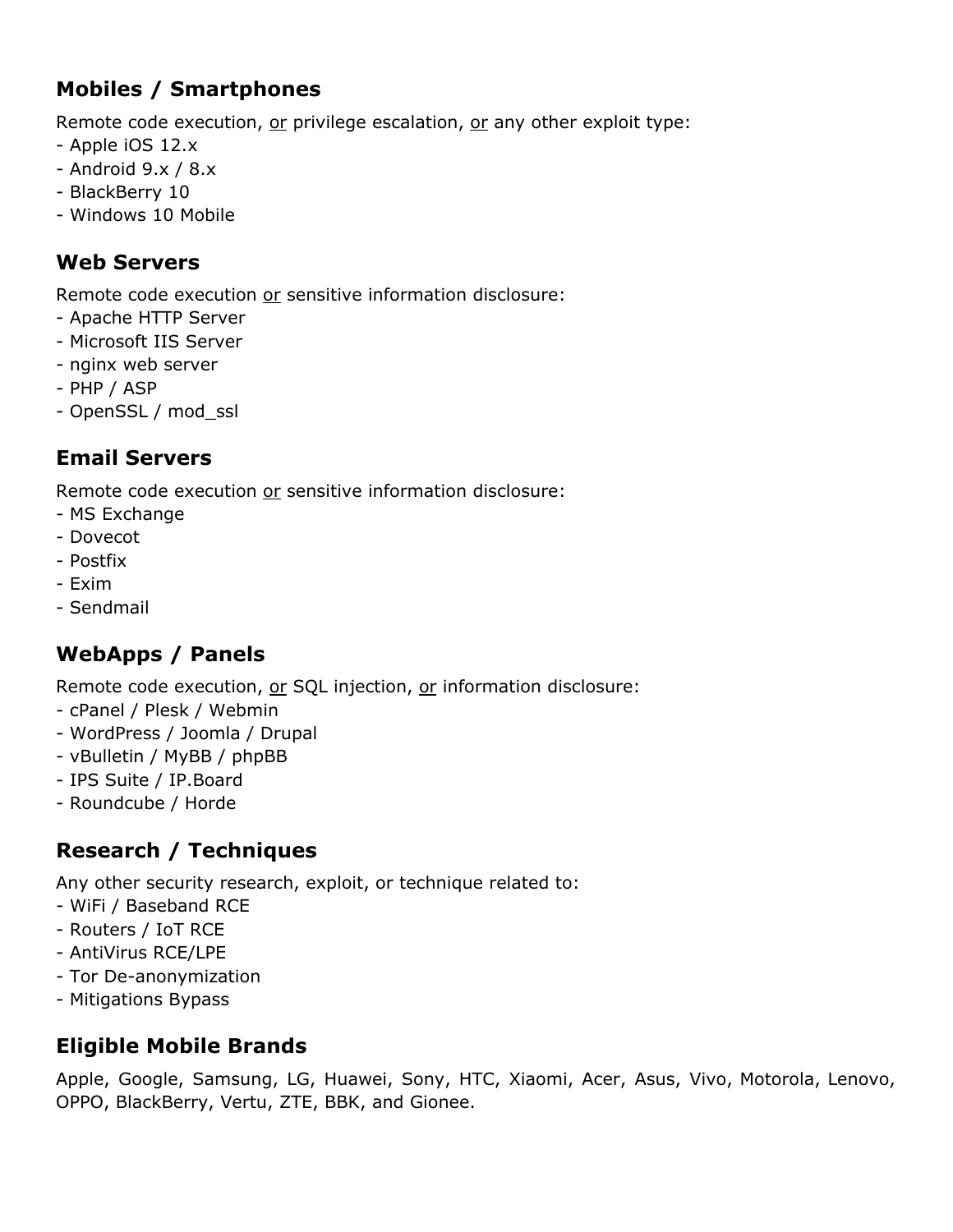# **Eligible Linux/BSD Distributions**

CentOS, Fedora, Red Hat Enterprise Linux, Ubuntu, Debian, Tails, NetBSD, OpenBSD, and FreeBSD.

## **Eligible Router Brands**

ASUS, Cisco, D-Link, Huawei, Linksys, MikroTik, Netgear, TP-Link, and Ubiquiti.

NOTE: If you have zero-day exploits for other products or systems not listed above, feel free t[o](https://zerodium.com/submit.html) [submit](https://zerodium.com/submit.html) minimal details and we will be glad to discuss the opportunity.

# **New Payouts Highlights**

Jan. 7, 2019 - Payouts for the majority of Desktops/Servers and Mobile exploits have been increased. Major changes are highlighted below:

| Modification                            | <b>Details</b>                                                                                                                                                                                                                                                                                                                                                                                                                                                                                                                                                                                                                                                                                                                                                                                                                                                    |  |  |  |
|-----------------------------------------|-------------------------------------------------------------------------------------------------------------------------------------------------------------------------------------------------------------------------------------------------------------------------------------------------------------------------------------------------------------------------------------------------------------------------------------------------------------------------------------------------------------------------------------------------------------------------------------------------------------------------------------------------------------------------------------------------------------------------------------------------------------------------------------------------------------------------------------------------------------------|--|--|--|
| Increased Payouts<br>(Mobiles)          | \$2,000,000 - Apple iOS remote jailbreak (Zero Click) with persistence (previously: \$1,500,000)<br>\$1,500,000 - Apple IOS remote jailbreak (One Click) with persistence (previously: \$1,000,000)<br>\$1,000,000 - WhatsApp, iMessage, or SMS/MMS remote code execution (previously: \$500,000)<br>\$500,000 - Chrome RCE + LPE (Android) including a sandbox escape (previously: \$200,000)<br>\$500,000 - Safari + LPE (iOS) including a sandbox escape (previously: \$200,000)<br>\$200,000 - Local privilege escalation to either kernel or root for Android or iOS (previously: \$100,000)<br>\$100,000 - Local pin/passcode or Touch ID bypass for Android or iOS (previously: \$15,000)<br>NOTE: Payouts were also increased for other products including: RCE via documents/medias, RCE via MitM, ASLR<br>or kASLR bypass, information disclosure, etc. |  |  |  |
| Increased Payouts<br>(Servers/Desktops) | \$1,000,000 - Windows RCE (Zero Click) e.g. via SMB or RDP packets (previously: \$500,000)<br>\$500,000 - Chrome RCE + SBX (Windows) including a sandbox escape (previously: \$250,000)<br>\$500,000 - Apache or MS IIS RCE i.e. remote exploits via HTTP(S) requests (previously: \$250,000)<br>\$250,000 - Outlook RCE i.e. remote exploits via a malicious email (previously: \$150,000)<br>\$250,000 - PHP or OpenSSL RCE (previously: \$150,000)<br>\$250,000 - MS Exchange Server RCE (previously: \$150,000)<br>\$200,000 - VMWare ESXi VM Escape i.e. guest-to-host escape (previously: \$100,000)<br>\$80,000 - Windows local privilege escalation or sandbox escape (previously: \$50,000)<br>NOTE: Payouts were also increased for other products including: Thunderbird, VMWare Workstation, Plesk,<br>cPanel, Webmin, WordPress, 7-Zip, WinRAR, etc. |  |  |  |

# **ZERODIUM Payouts**

ZERODIUM payouts for eligible zero-day exploits range from \$2,000 to \$2,000,000 per submission. The amounts paid by ZERODIUM to researchers to acquire their original zero-day exploits depend on the popularity and security level of the affected software/system, as well as the quality of the submitted exploit (full or partial chain, supported versions/systems/ architectures, reliability, bypassed exploit mitigations, default vs. non-default components, process continuation, etc). For more information, please read our FAQ.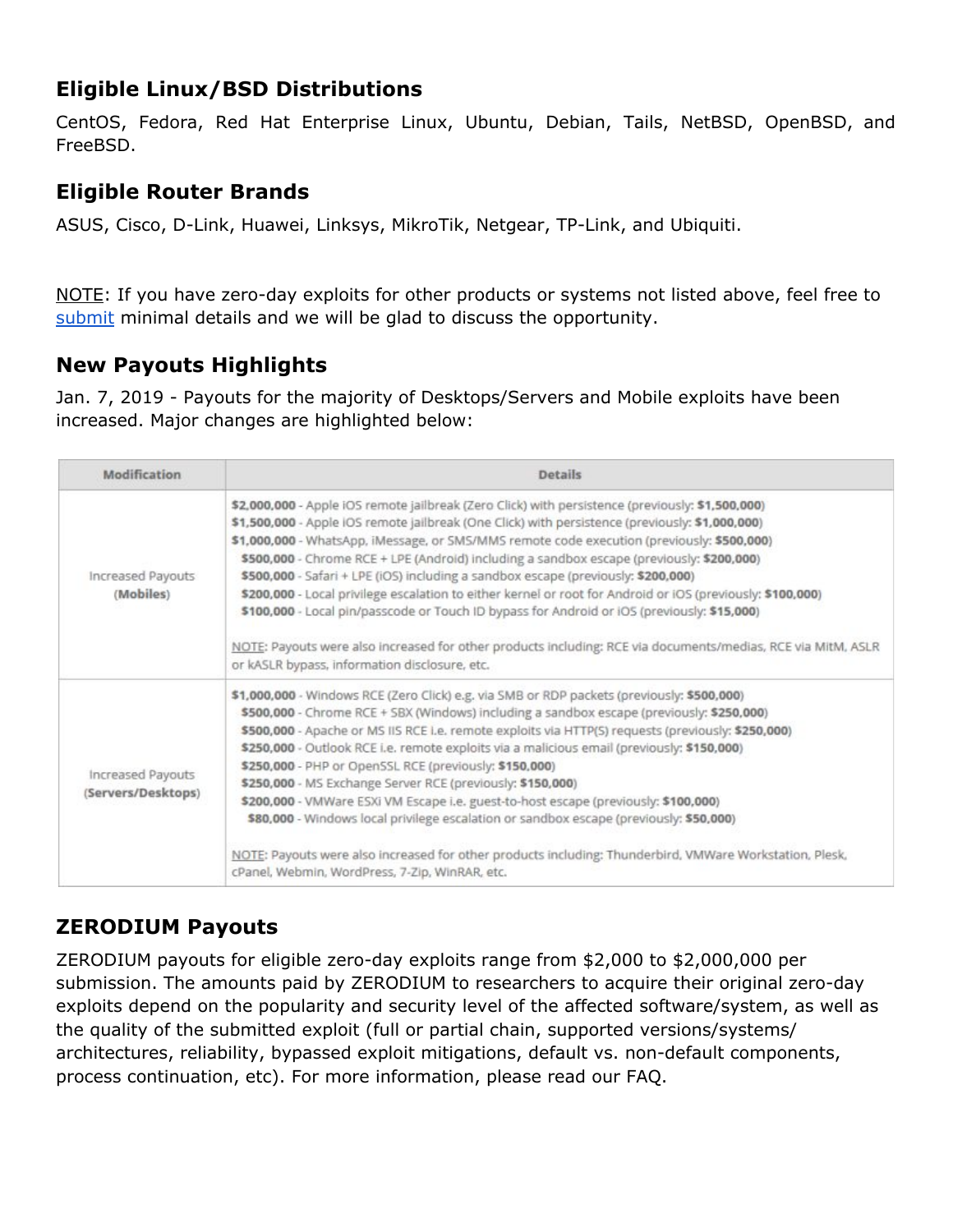The payout ranges listed below are provided for information only and are intended for fully functional/reliable exploits meeting ZERODIUM's highest requirements. **ZERODIUM may pay even higher rewards for exceptional exploits and research**.



**Sep. 19, 2018** - We are acquiring pre-authentication RCE **exploits affecting the following Routers**: ASUS, Cisco, D-Link, Linksys, MikroTik, Netgear, TP-Link, and Ubiquiti. Exploits leading to authentication bypass or credentials disclosure are also accepted. Exploits relying on XSS or CSRF are not eligible.